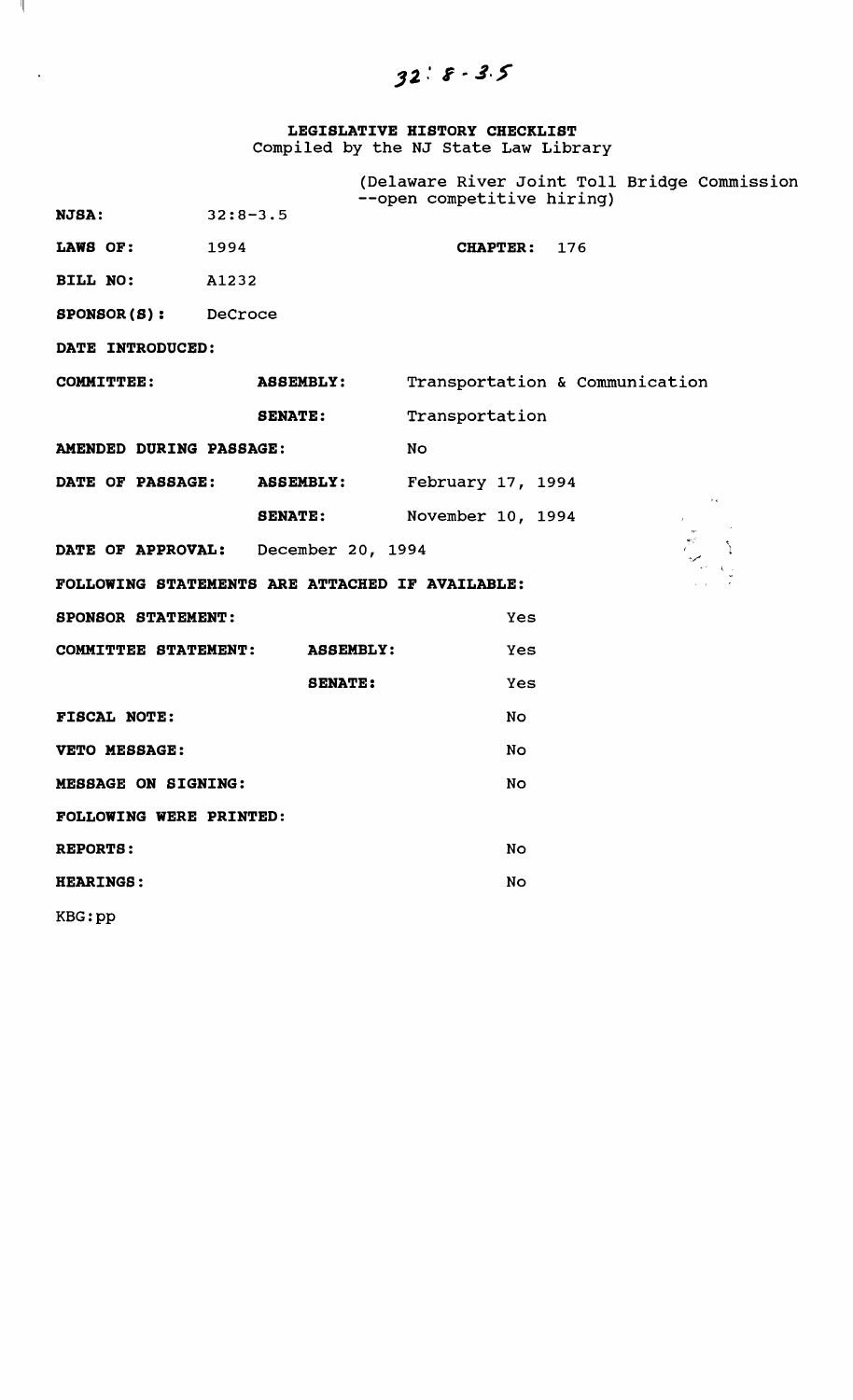$$61-3$  $C.32:8-3.5$  to  $32:8 - 3.7$  $$4 - Note to$ \$\$1-3

 $\blacktriangleright$ 

#### P.L.1994, CHAPTER 176, approved December 20, 1994 1994 Assembly No. 1232

AN ACT concerning employment policies of the Delaware River Joint Toll Bridge Commission and supplementing chapter 8 of Title 32 of the Revised Statutes.

5 BE IT ENACTED by the Senate and General Assembly of the 6 **State of New Jersey:** 

1. The Legislature finds and declares that:

 $\mathbf{I}$ 

 $\overline{2}$ 

3

4

 $\overline{r}$ 

a. The Delaware River Joint Toll Bridge Commission was  $\mathbf{a}$  $\mathbf{9}$ created by this State and the Commonwealth of Pennsylvania,  $10$ with the consent of Congress, to provide an efficient means of carrying out the planning, construction, maintenance and 11 12 rehabilitation of certain Delaware river crossings.

b. The State and the Commonwealth rely upon the commission 13 14 to competently execute the duties and powers delegated to it as  $15$ well as to carefully manage the not inconsiderable financial means available to the commission. 16

17 c. Notwithstanding the delegation of power to the commission, it is incumbent upon the State of New Jersey and the 18 19 Commonwealth of Pennsylvania to ensure that the commission  $20$ executes its powers in a manner which ensures fairness to prospective employees. In addition, it is appropriate for the 21 22 State of New Jersey and the Commonwealth of Pennsylvania to 23 include certain fundamental governmental policies, such as equal 24 employment opportunity, in the commission's enabling laws.

25 d. Therefore, it is in the best interest of the public to 26 supplement or limit the powers of the commission, as the case 27 may be, to ensure that commission employment practices are in accordance with the public policies of the State of New Jersey 28 29 and the Commonwealth of Pennsylvania.

30 2. a. The Delaware River Joint Toll Bridge Commission shall formulate and abide by an affirmative action program of equal 31 32 opportunity whereby it will provide equal employment opportunity to members of minority groups qualified in all 33 employment categories, including the handicapped, in accordance 34 with the provisions of the "Law Against Discrimination," 35 P.L.1945, c.169 (C.10:5-1) and the "Pennsylvania Human 36 37 Relations Act," number 222 of the laws of Pennsylvania of 1955, 38 except in the case of the mentally handicapped, if it can be clearly shown that such handicap would prevent such person from 39 40 performing a particular job.

41 b. Contracts and subcontracts to be awarded by the commission in connection with the construction, renovation or 42 43 reconstruction of any structure or facility owned or used by the 44 commission shall contain appropriate provisions by which contractors and subcontractors or thair sasigness agree to afford 45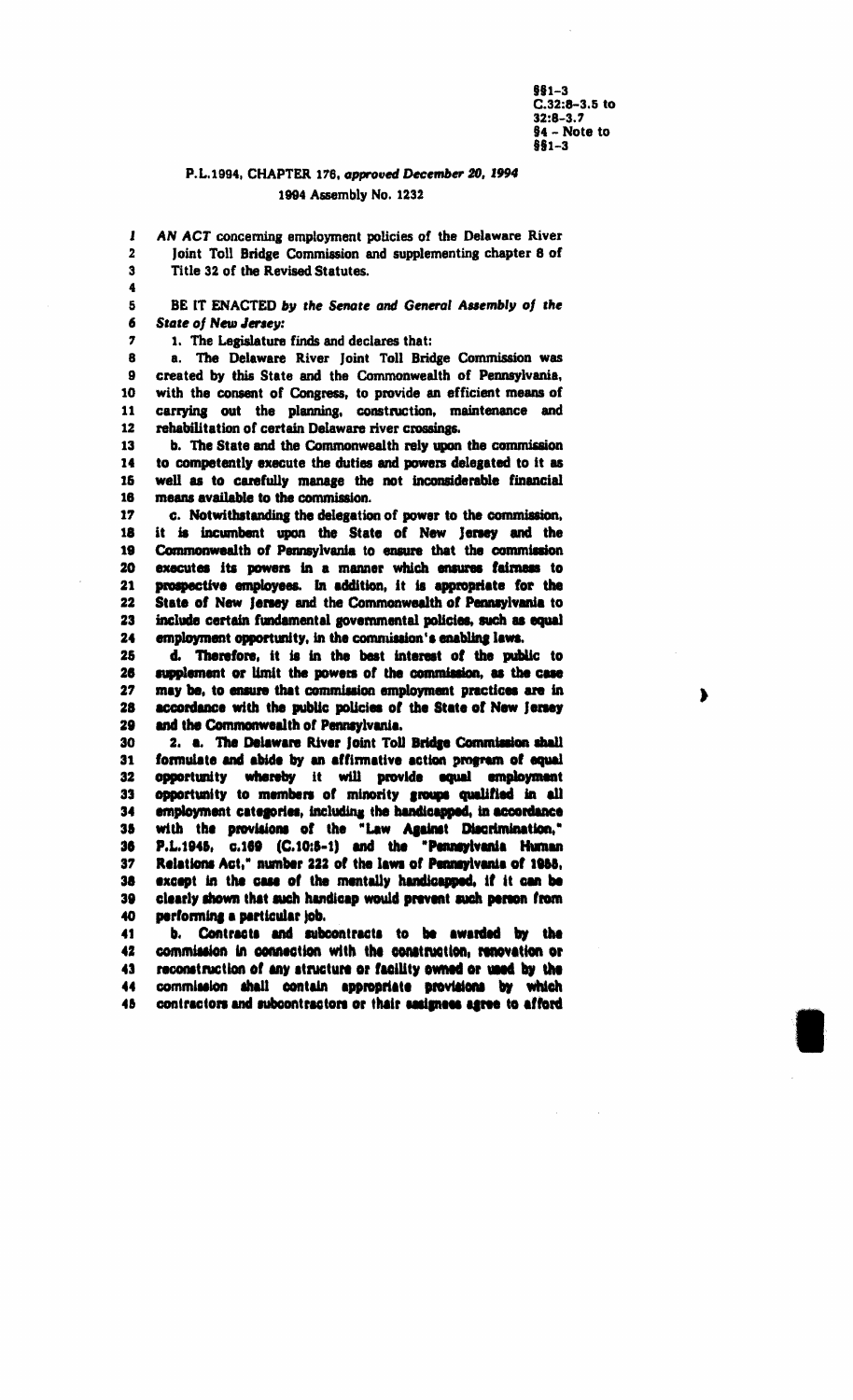an equal employment opportunity to all prospective employees  $\mathbf{1}$  $\overline{\mathbf{z}}$ and to all actual employees to be employed by the contractor or subcontractor in accordance with an affirmative action program  $\mathbf{3}$ consonant with the provisions of the "Law Against 4 5 Discrimination." P.L.1945, c.169 (C.10:5-1) and the "Pennsylvania Human Relations Act," number 222 of the laws of ĥ.  $\overline{7}$ Pennsylvania of 1955.

8 3. The Delaware River Joint Toll Bridge Commission, in the exercise of its authority to appoint officers, agents and 9 10 employees, shall adopt a policy of open and competitive hiring  $11$ practices. The policy shall provide, at a minimum, that:

 $12$ a. Job application forms shall be available at all commission facilities; and 13

14 b. All open positions shall be advertised in at least two 15 newspapers published in New Jersey and two newspapers 16 published in Pennsylvania.

4. This act shall take effect upon the enactment into law by 17 18 the Commonwealth of Pennsylvania of legislation having an identical effect with this act, but if the Commonwealth of 19 20 Pennsylvania has already enacted such legislation, this act shall take effect immediately, but this act shall remain inoperative 21 22 until the enactment into law of P.L. c. (now before the 23 Legislature as Assembly Bill No. 1229 of 1994), the enactment 24 into law of legislation substantially similar to P.L. c. (now 25 before the Legislature as Assembly Bill No. 1229 of 1994) by the 26 Commonwealth of Pennsylvania, and the approval of Congress, if 27 necessary, of the supplemental compact or agreement provided 28 for in P.L. c. (now before the Legislature as Assembly Bill 29 No. 1229 of 1994).

#### 30 31

32

33

#### **STATEMENT**

▶

34 This bill would require the Delaware River Joint Toll Bridge 35 Commission to adopt an affirmative action program and open and competitive hiring practices. 36

The bill requires the commission to adopt a policy of open and 37 38 competitive hiring and provides that the policy must, at a minimum, include that job application forms be available at all 39 commission facilities and all open positions be advertised in at 40 41 least two New Jersey and two Pennsylvania newspapers.

42 In addition, the bill requires the commission to adopt an 43 affirmative action program for commission hiring practices. The 44 bill also requires the contracts for the construction, renovation or reconstruction of any structure or facility owned or used by the 45 commission include a provision requiring the contractors and 46 47 subcontractors to provide equal employment opportunity.

48 Since the commission is a bi-State agency, enactment of 49 legislation identical in effect to this bill in Pennsylvania is required before the provisions of this bill will take effect. The 60 provision of the bill would become operative only when the 51 62 provisions of Assembly Bill No. 1229 of 1994 which amends 53 portions of the commission's enabling compact become operative.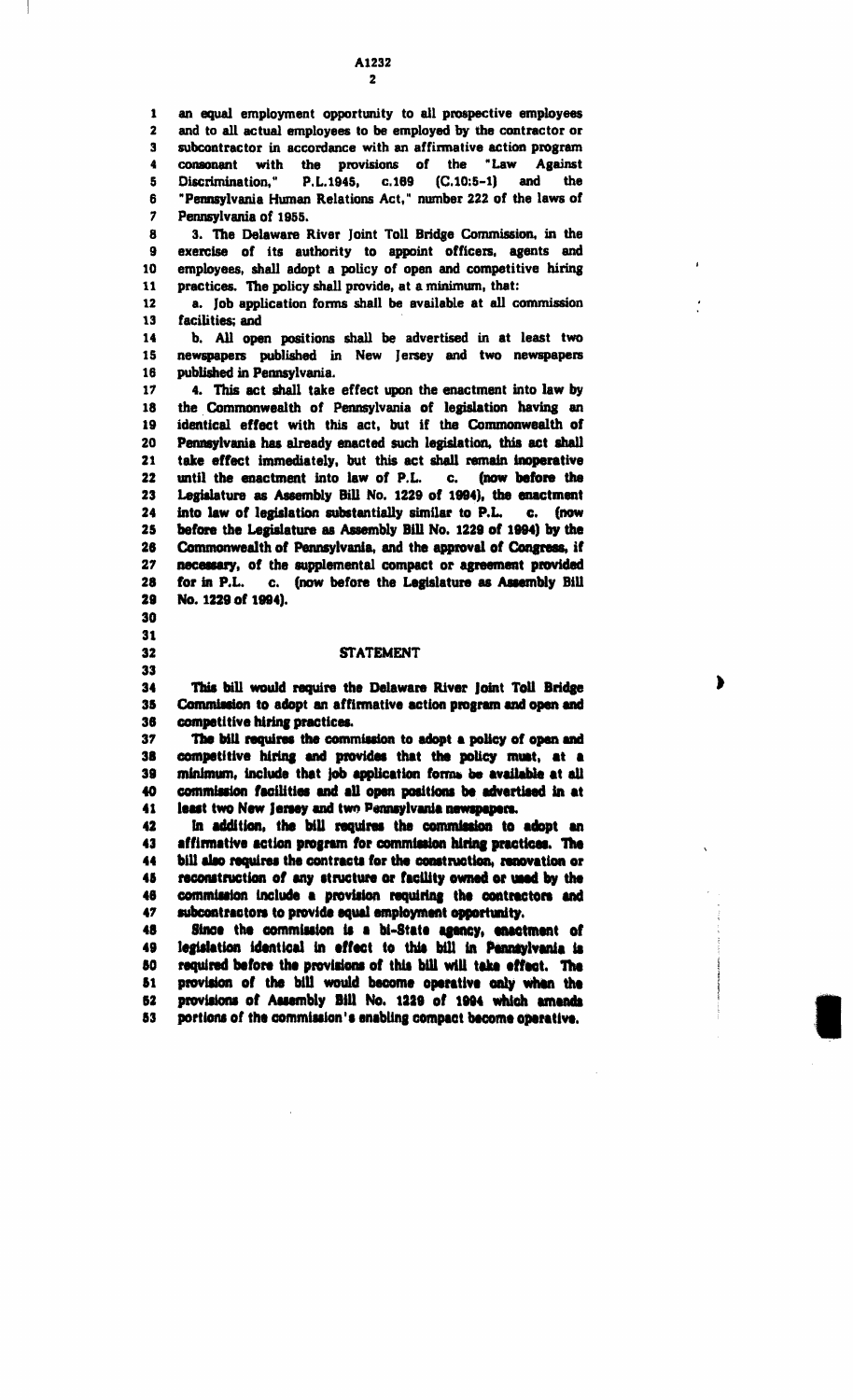

厦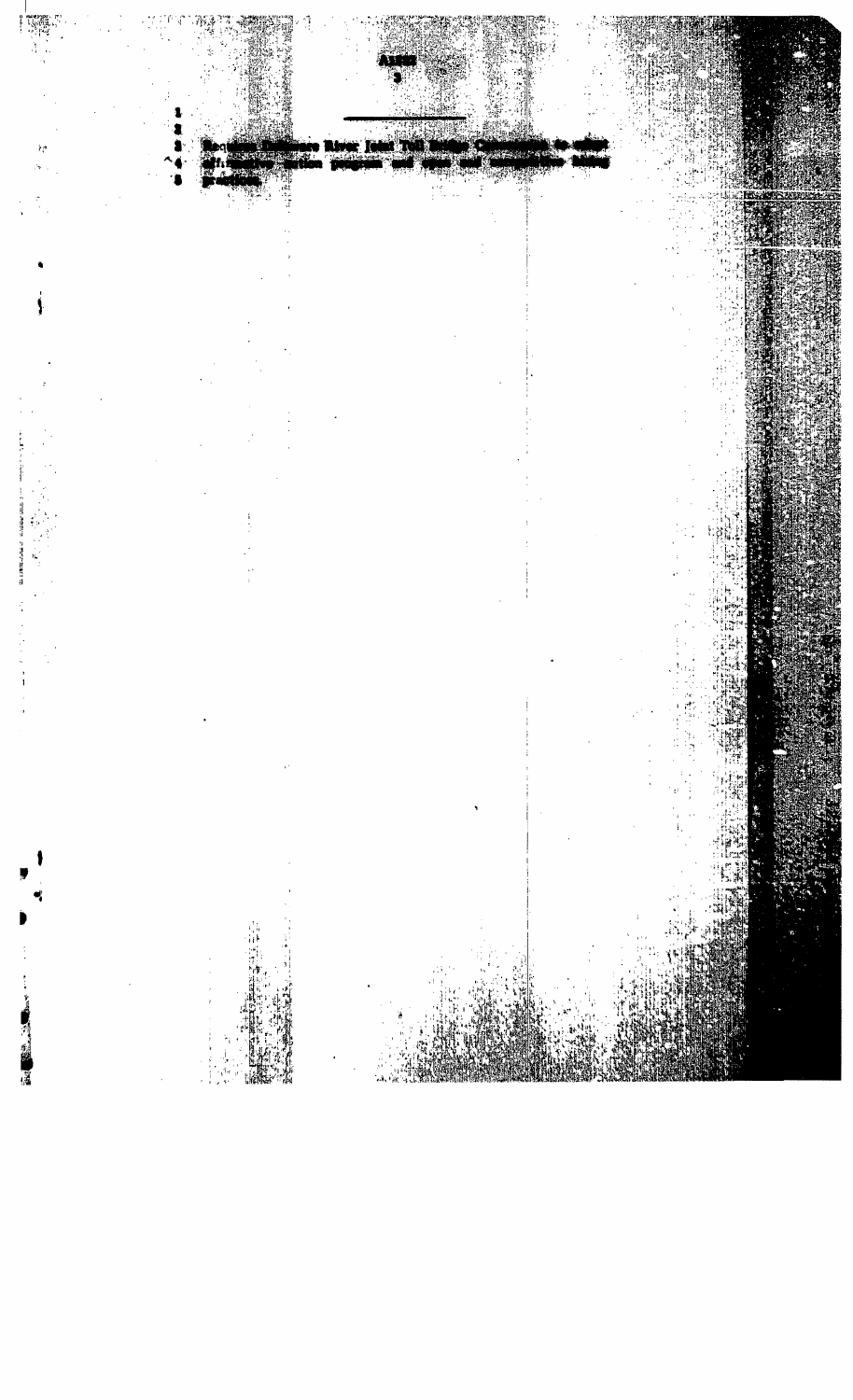5 1 an equal employment opportunity to all prospective employees 2 and to all actual employees to be employed by the contractor or 3 subcontractor in accordance with an affirmative action program 4 consonant with the provisions of the "Law Against Discrimination," P.L.1945, c.169 (C.10:5-1) and the 6 "Pennsylvania Human Relations Act," number 222 of the laws of 7 Pennsylvania of 1955.

10 8 3. The Delaware River Joint Toll Bridge Commission, in the 9 exercise of its authority to appoint officers, agents and employees, shall adopt a policy of open and competitive hiring 11 practices. The policy shall provide, at a minimum, that:

12 a. Job application fonns shall be available at all commission 13 facilities; and

15 14 b. All open positions shall be advertised in at least two newspapers published in New Jersey and two newspapers 16 published in Pennsylvania.

20 25 17 4. This act shall take effect upon the enactment into law by 18 the Commonwealth of Pennsylvania of legislation having an 19 identical effect with this act. but if the Commonwealth of Pennsylvania has already enacted such legislation, this act shall 21 take effect immediately, but this act shall remain inoperative 22 until the enactment into law of P.L. c. (now before the 23 Legislature as Assembly Bill No. 1229 of 1994), the enactment 24 into law of legislation substantially similar to P.L. c. (now before the Legislature as Assembly Bill No. 1229 of 1994) by the 26 Commonwealth of Pennsylvania, and the approval of Congress, if 27 necessary, of the supplemental compact or agreement provided 28 for in P.L. c. (now before the Legislature as Assembly Bill 29 No. 1229 of 1994).

#### 32 STATEMENT

35 34 This bill would require the Delaware River Joint Toll Bridge Commission to adopt an affirmative action program and open and 36 competitive hiring practices.

30

31

33

40 37 The bill requires the commission to adopt a policy of open and 38 competitive hiring and provides that the policy must. at a 39 minimum, include that job application forms be available at all commission facilities and all open positions be advertised in at 41 least two New Jersey and two Pennsylvania newspapers.

45 42 In addition, the bill requires the commission to adopt an 43 affirmative action program for commission hiring practices. The 44 bill also requires the contracts for the construction, renovation or reconstruction of any structure or facility owned or used by the 46 commission include a provision requiring the contractors and 47 subcontractors to provide equal employment opportunity.

50 48 Since the commission is a bi-State agency, enactment of 49 legislation identical in effect to this bill in Pennsylvania is required before the provisions of this bill will take effect. The 51 provision of the bill would become operative only when the 52 provisions of Assembly Bill No. 1229 of 1994 which amends 53 portions of the commission's enabling compact become operative.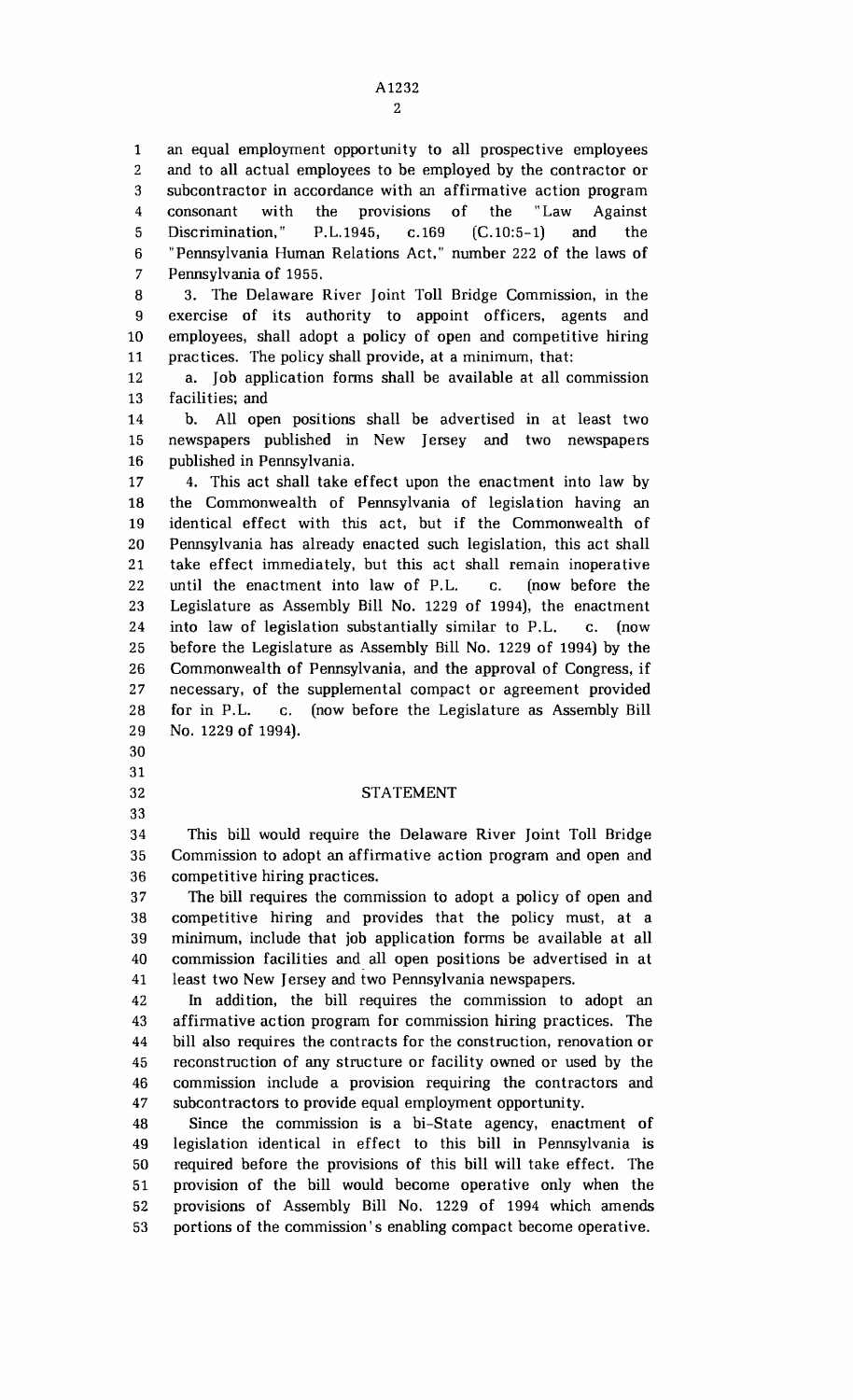1 2

 $\overline{\phantom{a}}$ 

 $\ddot{\phantom{0}}$ 

3 Requires Delaware River Joint Toll Bridge Commission to adopt 4 affirmative action program and open and competitive hiring<br>5 practices.

practices.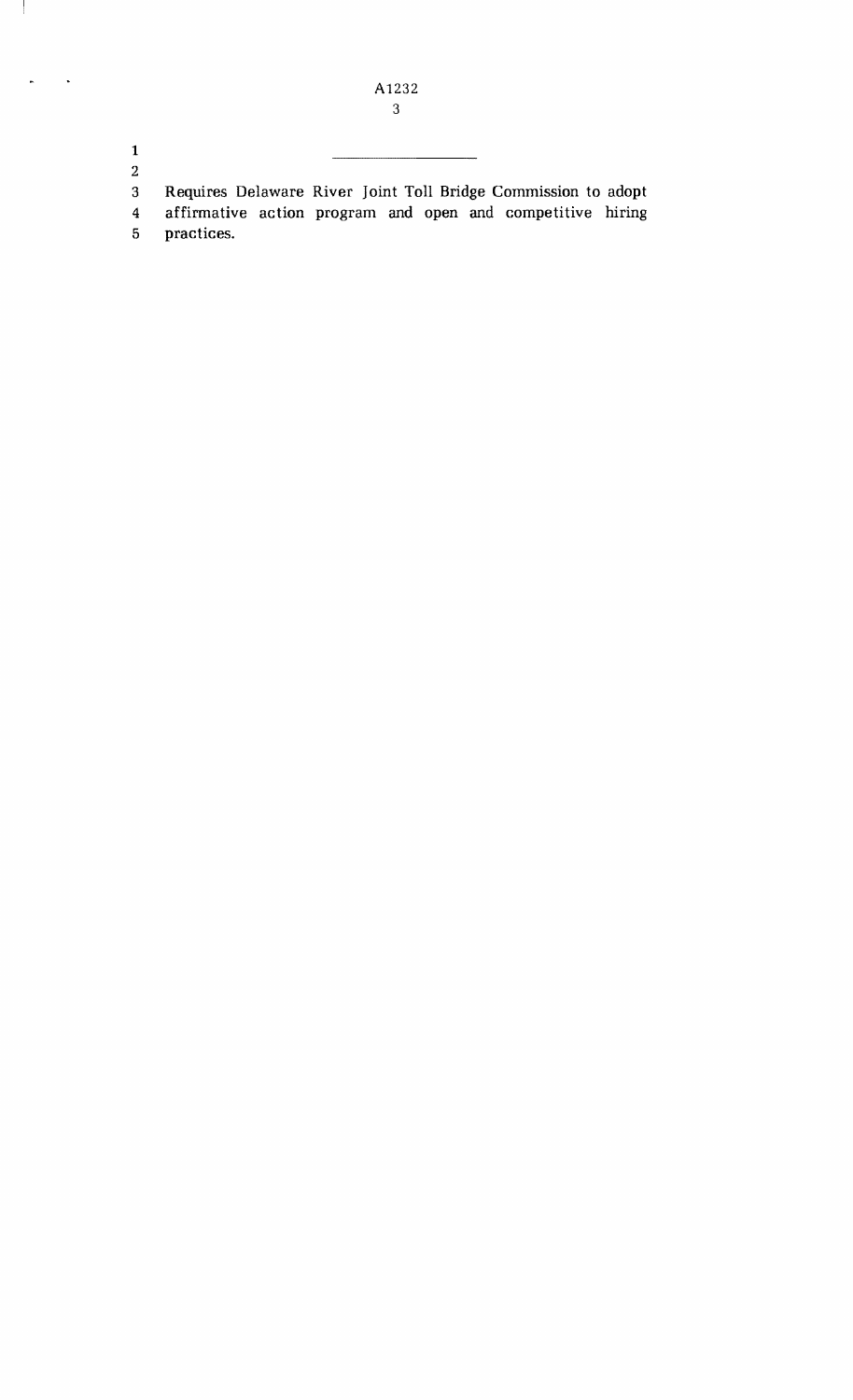### STATEMENT TO

### **ASSEMBLY, No. 1232**

# **STATE OF NEW JERSEY**

### DATED: FEBRUARY 7, 1994

The Assembly Transportation and Communications Committee favorably reports Assembly Bill No. 1232.

This bill would require the Delaware River Joint Toll Bridge Commission to adopt an affirmative action program, and open and competitive hiring practices.

The bill requires the commission to adopt a policy of open and competitive hiring and provides that the policy must, at a minimum, include the requirements that job application forms be available at all commission facilities and that all open positions be advertised in at least two New Jersey and two Pennsylvania newspapers.

In addition, the bill requires the commission to adopt an affirmative action program for commission hiring practices. The bill also requires that contracts for the construction, renovation or reconstruction of any structure or facility owned or used by the commission include a provision requiring the contractors and subcontractors to provide equal employment opportunity.

Since the commission is a bi-State agency, enactment of legislation identical in effect to this bill in Pennsylvania is required before the provisions of this bill will take effect. The provision of the bill would become operative only when the provisions of Assembly Bill No. 1229 of 1994, which amends portions of the commission's enabling compact, become operative.